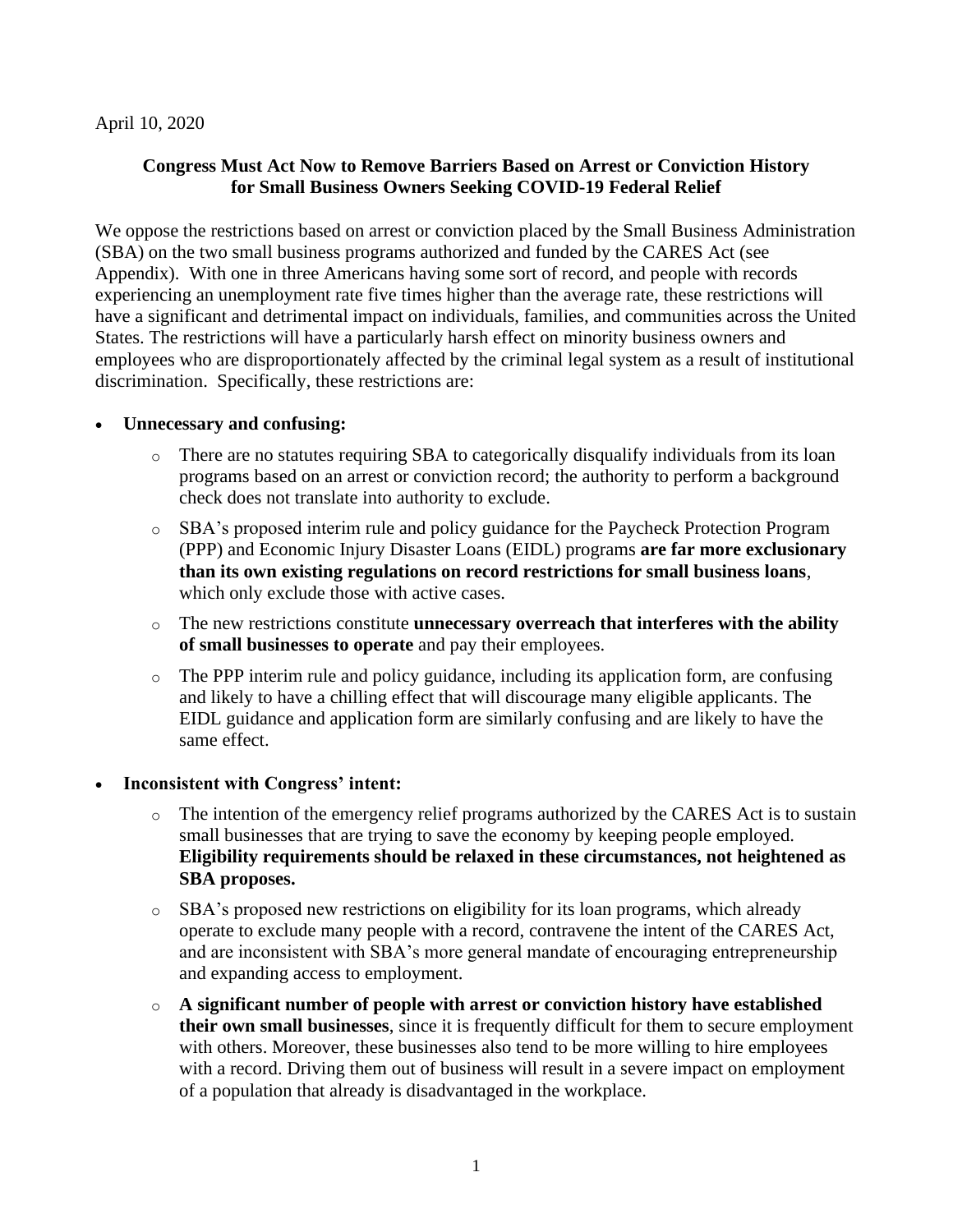- o A large percentage of small businesses are owned by single owners or a limited number of co-owners, so that any disqualification affecting 20%+ equity owners will have a significant impact on small business owners generally.
- o A policy that excludes from loan eligibility small businesses that are owned in whole or in part by people with arrest or conviction history is not only inconsistent with the CARES Act and the mandate of SBA's own authorizing statutes, it also **frustrates federal and state efforts to encourage the reintegration of individuals involved in the criminal legal system.**

# • **Overbroad and unfair:**

- The PPP's categorical bar based on certain arrest or conviction records means that there is **no opportunity for an individual determination** that considers factors such as rehabilitation, the circumstances of the conviction/disposition, or whether the nature of the underlying crime might adversely affect the ability to properly utilize the loan.
- o The EIDL program restrictions go even further by **asking about any involvement with the criminal legal system at any time**, and potentially exclude most applicants with any arrest or conviction record from the EIDL (the SBA has not provided guidance on this).
- o The PPP and EIDL restrictions extend to individuals that the criminal legal system has specifically determined should not be convicted of a crime, including those that participate in diversionary programs or obtain deferred adjudications – the very kinds of dispositions that are supposed to help protect people involved in the criminal legal system from harsh economic collateral consequences.
- o **The SBA's requirement that people disclose sealed and expunged records circumvents protections in state law** for these cleared records and is contrary to the intent and purpose of those laws.
- **Racially discriminatory:**
	- o The SBA's restrictions will have a **disparate impact on minority business owners and employees,** who are disproportionately affected by the criminal legal system as a result of institutional discrimination.
	- o People with a record are already subject to myriad disadvantages in seeking to reintegrate into society, notably in bank lending, but also in housing, employment, licensing, education, voting, and other areas.

# **Congress must act now to:**

- Direct SBA to eliminate new record restrictions introduced by the PPP interim rule and by policy guidance for both PPP and EIDL applicants.
- Direct the SBA to relax the record restrictions that are applied to Section  $7(a)$  and  $7(b)$  loans under existing rules and policies.
- Direct the SBA to ensure that the application forms for SBA financial assistance accurately reflect the eligibility requirements.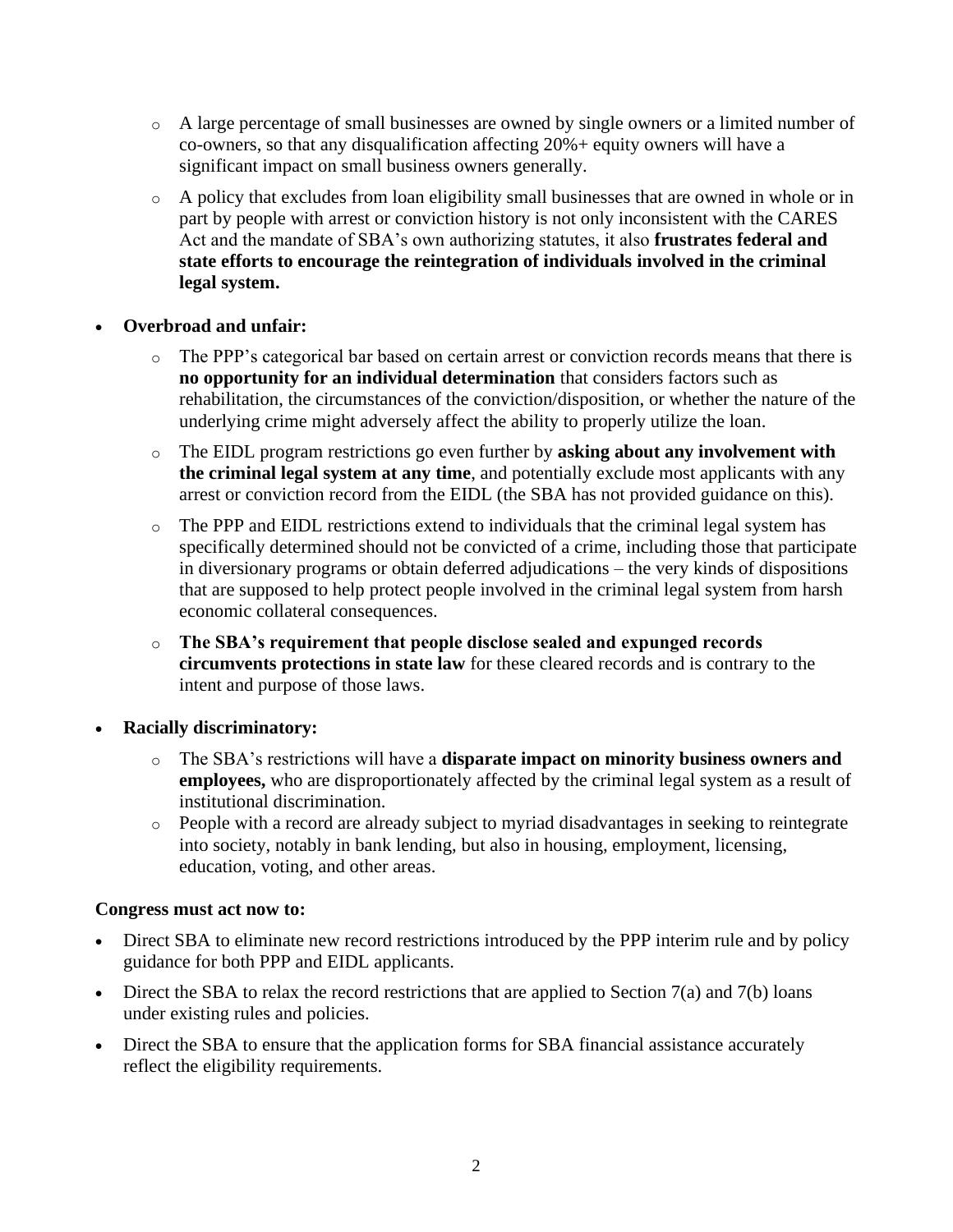As the COVID-19 crisis continues to devastate communities across this country, federal relief must be made equitably accessible to all who need it.

Sincerely,

Collateral Consequences Resource Center Community Legal Services Justice & Accountability Center of Louisiana Leadership Conference on Civil and Human Rights National Employment Law Project Public Interest Law Center Safer Foundation Washington Lawyers' Committee for Civil Rights and Urban Affairs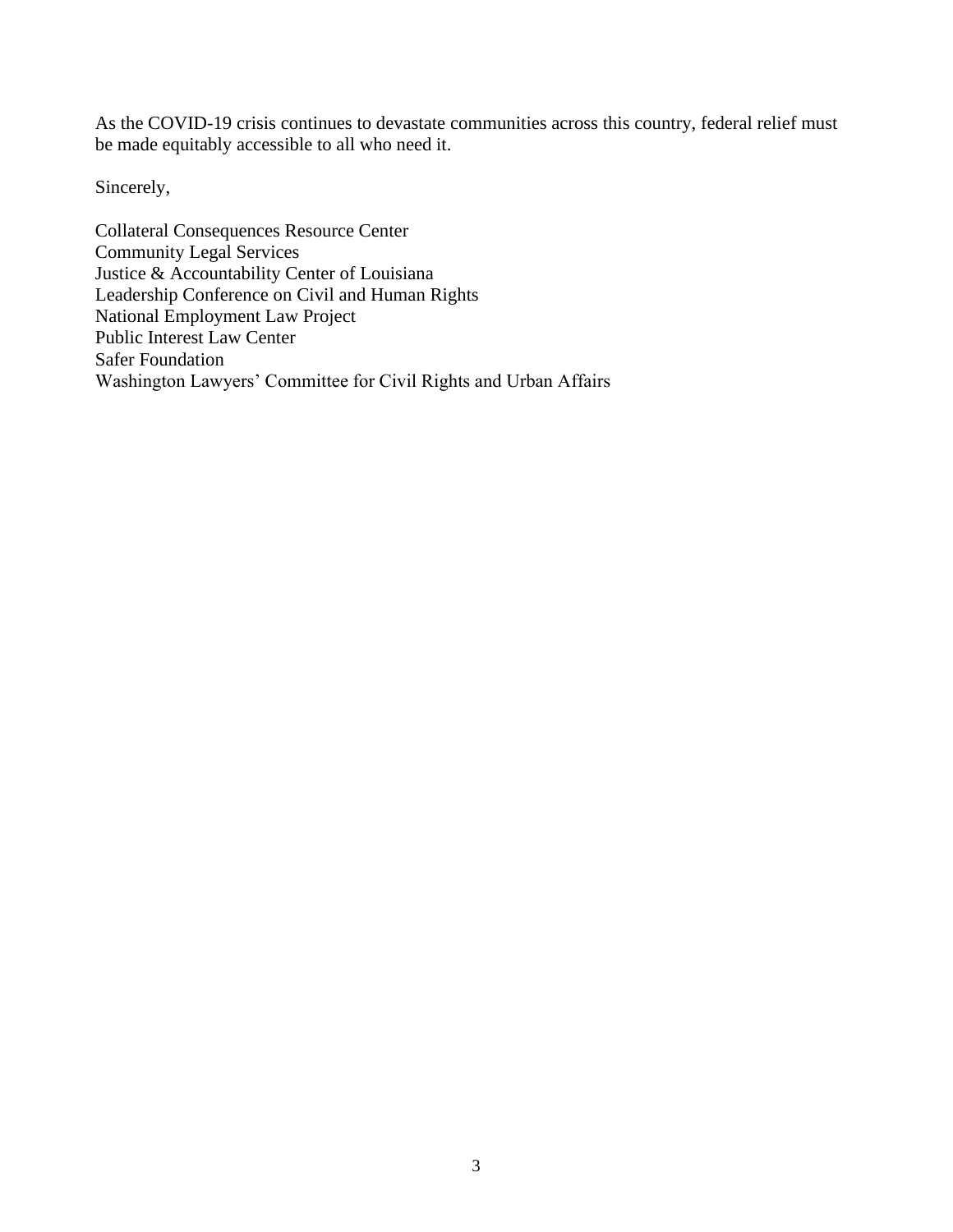# **APPENDIX: PROGRAM REQUIREMENTS** (Prepared by CCRC)

# **Paycheck Protection Program (PPP)**

- The [CARES Act](https://www.congress.gov/bill/116th-congress/senate-bill/3548/text#toc-id51F56132DC2E492895B4BA87DC307069) authorizes the PPP, which provides small business loans under the SBA's 7(a) loan program, with provisions for expanded eligibility, allowable uses, and forgiveness.<sup>1</sup>
- **Barriers based on arrest or conviction for 7(a) loans in general**:
	- **By statute:** The SBA "may verify the applicant's criminal background, or lack thereof," prior to approval, including through an FBI background check.<sup>2</sup>
	- **By regulation:** "Businesses with an Associate who is incarcerated, on probation, on parole, or has been indicted for a felony or a crime of moral turpitude" are ineligible.<sup>3</sup>
	- **By policy statement**: SBA interprets its regulation to also make ineligible an Associate under deferred prosecution, conditional discharge, order of protection, or a sex offender registry, or currently facing any charges in any jurisdiction.<sup>4</sup> SBA also states that various principals of a business "must be of good character," which is determined through a character evaluation, requiring disclosure of any: 1) current charges; 2) arrests in the past 6 months; and 3) time the person has been convicted, pled guilty or no contest, or been placed on pretrial diversion or any form of parole or probation—other than for a minor vehicle violation. Expunged and sealed records must be disclosed, with no exceptions. A person will generally be approved if they provide documentation that they have satisfied all sentencing conditions (presumably including payment of costs and restitution) and do not have a felony conviction, misdemeanor conviction for a crime against a minor, recent misdemeanor conviction, or recent charges. Otherwise, they are subject to a fingerprint-based FBI background check and an opaque individual determination by the SBA.<sup>5</sup>

#### ● **Barriers based on arrest or conviction specific to PPP loans:**

- **By statute:** The CARES Act does not specifically authorize much less require barriers based on arrest or conviction for PPP loans. To be consistent with its purposes, the CARES Act should at the least be read to say that no new barriers based on arrest or conviction should be applied to PPP assistance. 6
- **By regulation**: [SBA Interim Final Rule](https://content.sba.gov/sites/default/files/2020-04/PPP--IFRN%20FINAL.pdf) (Apr. 2): "You are ineligible for a PPP loan if….iii. An owner of 20 percent or more of the equity of the applicant is incarcerated, on probation, on parole; presently subject to an indictment, criminal information, arraignment, or other means by which formal criminal charges are brought in any jurisdiction; or has been convicted of a felony within the last five years."
- **By application form**: [Borrower Application](https://www.sba.gov/document/sba-form--paycheck-protection-program-borrower-application-form) (Apr. 3): asks two questions; a "yes" to either is disqualifying: 1) "Is the Applicant (if an individual) or any individual owning 20% or more of the equity of the Applicant subject to an indictment, criminal information, arraignment, or other means by which formal criminal charges are brought in any jurisdiction, or presently incarcerated, or on probation or parole?" 2) "Within the last 5 years, for any felony, has the Applicant (if an individual) or any owner of the Applicant 1) been convicted; 2) pleaded guilty; 3) pleaded nolo contendere; 4) been placed on pretrial diversion; or 5) been placed on any form of parole or probation (including probation before judgment)?" **(***Note: this is far broader than the Interim Final Rule: the second question includes "any owner" and covers dispositions other than conviction.***)**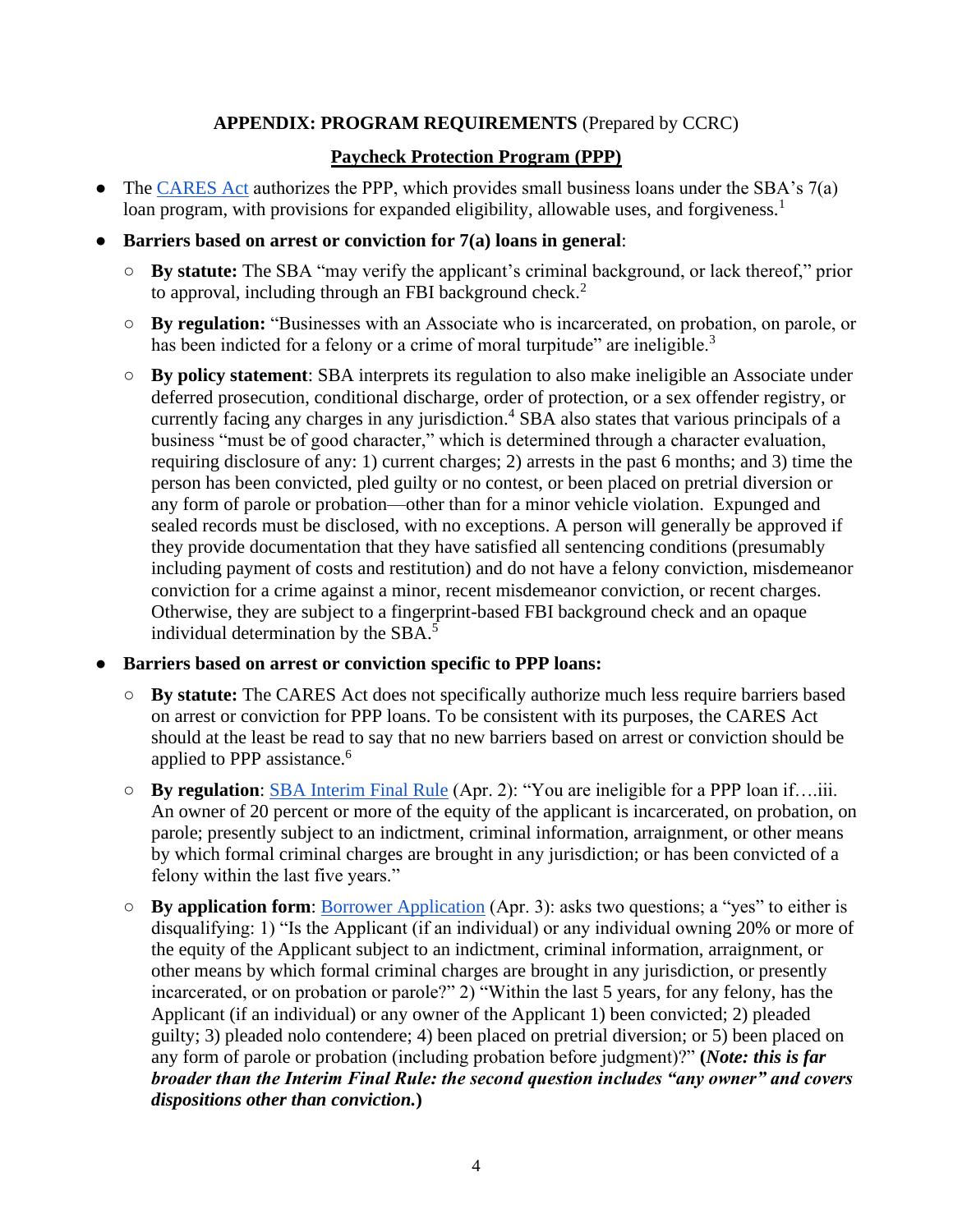# **Economic Injury Disaster Loans (EIDL)**

• EIDL loans are authorized under the SBA's existing 7(b) disaster loan program. The Coronavirus Preparedness and Response Supplemental Appropriations Act (Phase 1) appropriated additional funds and deemed coronavirus a disaster.<sup>7</sup> Pursuant to the CARES Act, SBA is also [allowing](https://www.sba.gov/funding-programs/loans/coronavirus-relief-options/economic-injury-disaster-loan-emergency-advance) business owners in all states, D.C., and territories to apply for an EIDL advance of up to \$10,000, which "will be made available within days of a successful application, and this loan advance will not have to be repaid."<sup>8</sup>

### **Barriers based on arrest or conviction for EIDL:**

- **By statute:** Individuals convicted during the past year of a felony during and in connection with a riot or civil disorder or other declared disaster are ineligible.<sup>9</sup>
- **By regulation:** "Businesses with an Associate who is incarcerated, on probation, on parole, or has been indicted for a felony or a crime of moral turpitude" are ineligible.<sup>10</sup>
- **By policy statement:** The SBA policy statement on EIDL loans provides: "It is not in the public interest...to extend financial assistance to persons who are not of good character. If any adverse information develops concerning the character or background of a disaster loan applicant or principal owner [on forms], SBA must make a determination as to the applicant's character before a loan can be approved."<sup>11</sup> Thus, the SBA will not approve a loan "if the applicant or principal owner is presently on parole or probation following conviction of a serious criminal offense. However, [it] will consider approving an application submitted by partnerships, corporations, and LLEs, where the apparent bar to eligibility was committed independently of any official act for the business and the individual will divest all direct and indirect interest in the business."
- **By application form:** Application forms, including the new [COVID-19 EIDL portal,](https://covid19relief.sba.gov/) include a three-part question, which requires a "yes" or "no" to the entire question: "a. Are you presently subject to an indictment, criminal information, arraignment, or other means by which formal criminal charges are brought in any jurisdiction? b. Have you been arrested in the past six months for any criminal offense? c. For any criminal offense – other than a minor vehicle violation – have you ever been convicted, plead guilty, plead nolo contendere, been placed on pretrial diversion, or been placed on any form of parole or probation (including probation before judgment)?" Under pre-existing policy, if this question is answered "yes," the SBA requires the applicant to provide a [Form 912](https://www.sba.gov/document/sba-form-912-statement-personal-history) with an explanation of the offense(s), and in some cases a fingerprint sample, before the SBA will make a character determination.<sup>12</sup> The SBA has not provided guidance on whether applicants who answer "yes" to this question can obtain an EIDL advance, or whether they will be subject to the usual character evaluation.